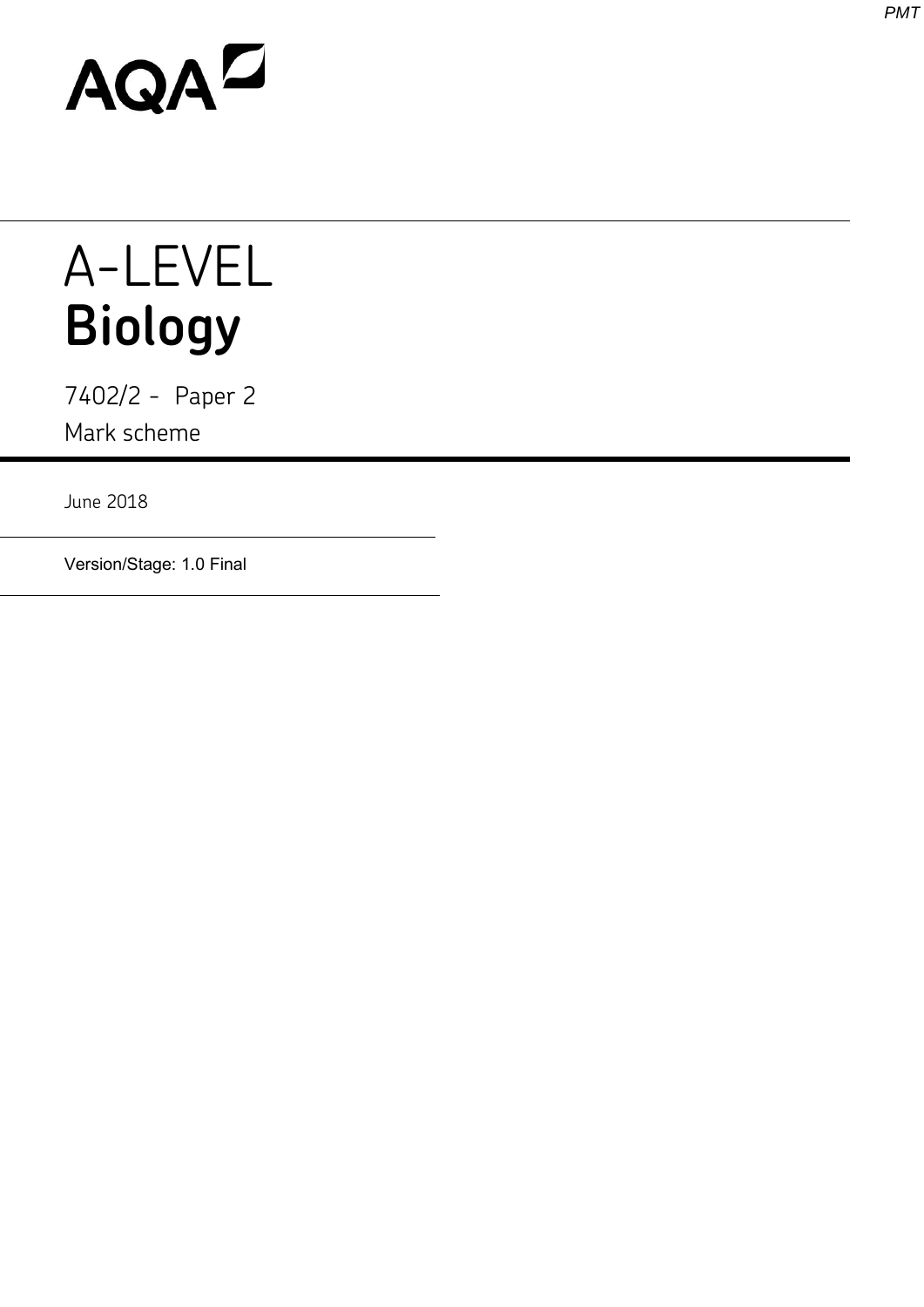Mark schemes are prepared by the Lead Assessment Writer and considered, together with the relevant questions, by a panel of subject teachers. This mark scheme includes any amendments made at the standardisation events which all associates participate in and is the scheme which was used by them in this examination. The standardisation process ensures that the mark scheme covers the students' responses to questions and that every associate understands and applies it in the same correct way. As preparation for standardisation each associate analyses a number of students' scripts. Alternative answers not already covered by the mark scheme are discussed and legislated for. If, after the standardisation process, associates encounter unusual answers which have not been raised they are required to refer these to the Lead Assessment Writer.

It must be stressed that a mark scheme is a working document, in many cases further developed and expanded on the basis of students' reactions to a particular paper. Assumptions about future mark schemes on the basis of one year's document should be avoided; whilst the guiding principles of assessment remain constant, details will change, depending on the content of a particular examination paper.

Further copies of this mark scheme are available from aqa.org.uk

Copyright © 2018 AQA and its licensors. All rights reserved.

AQA retains the copyright on all its publications. However, registered schools/colleges for AQA are permitted to copy material from this booklet for their own internal use, with the following important exception: AQA cannot give permission to schools/colleges to photocopy any material that is acknowledged to a third party even for internal use within the centre.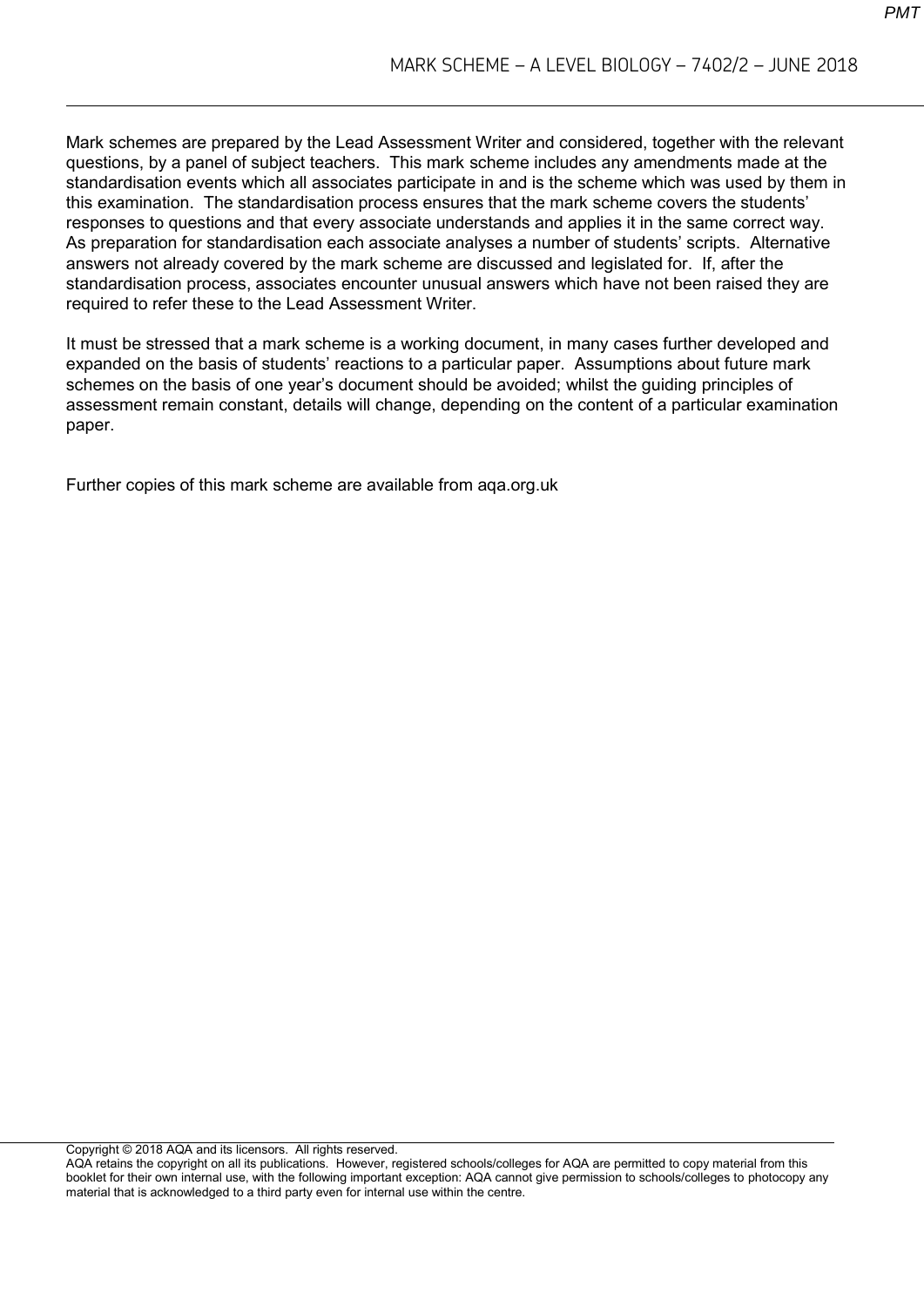### Level of response marking instructions

Level of response mark schemes are broken down into levels, each of which has a descriptor. The descriptor for the level shows the average performance for the level. There are marks in each level.

Before you apply the mark scheme to a student's answer read through the answer and annotate it (as instructed) to show the qualities that are being looked for. You can then apply the mark scheme.

#### Step 1 Determine a level

Start at the lowest level of the mark scheme and use it as a ladder to see whether the answer meets the descriptor for that level. The descriptor for the level indicates the different qualities that might be seen in the student's answer for that level. If it meets the lowest level then go to the next one and decide if it meets this level, and so on, until you have a match between the level descriptor and the answer. With practice and familiarity you will find that for better answers you will be able to quickly skip through the lower levels of the mark scheme.

When assigning a level you should look at the overall quality of the answer and not look to pick holes in small and specific parts of the answer where the student has not performed quite as well as the rest. If the answer covers different aspects of different levels of the mark scheme you should use a best fit approach for defining the level and then use the variability of the response to help decide the mark within the level, ie if the response is predominantly level 3 with a small amount of level 4 material it would be placed in level 3 but be awarded a mark near the top of the level because of the level 4 content.

#### Step 2 Determine a mark

Once you have assigned a level you need to decide on the mark. The descriptors on how to allocate marks can help with this. The exemplar materials used during standardisation will help. There will be an answer in the standardising materials which will correspond with each level of the mark scheme. This answer will have been awarded a mark by the Lead Examiner. You can compare the student's answer with the example to determine if it is the same standard, better or worse than the example. You can then use this to allocate a mark for the answer based on the Lead Examiner's mark on the example.

You may well need to read back through the answer as you apply the mark scheme to clarify points and assure yourself that the level and the mark are appropriate.

Indicative content in the mark scheme is provided as a guide for examiners. It is not intended to be exhaustive and you must credit other valid points. Students do not have to cover all of the points mentioned in the Indicative content to reach the highest level of the mark scheme.

An answer which contains nothing of relevance to the question must be awarded no marks.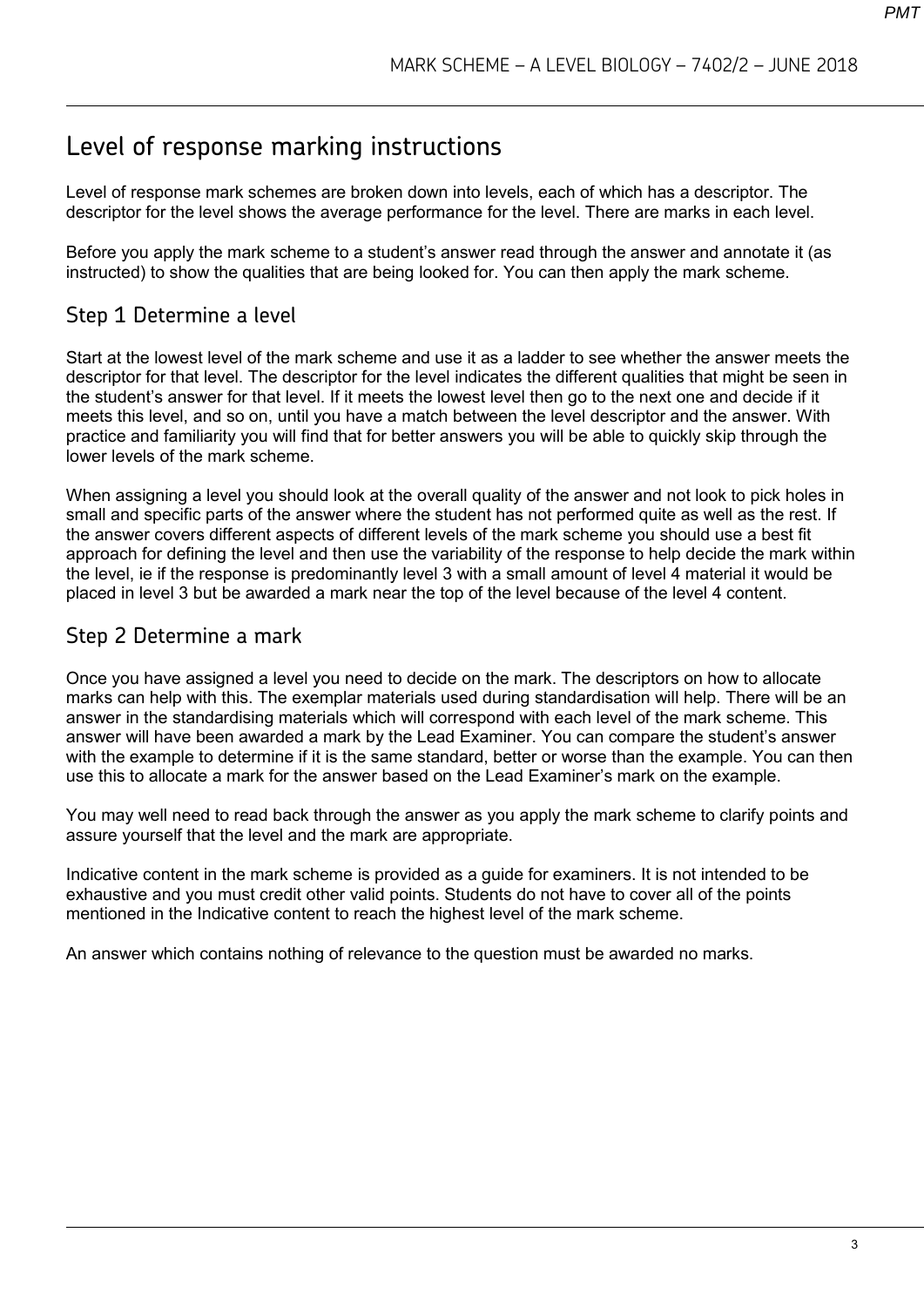| Question | <b>Marking Guidance</b>                                                             | <b>Mark</b> | <b>Comments</b>                                                              |
|----------|-------------------------------------------------------------------------------------|-------------|------------------------------------------------------------------------------|
| 01.1     | 1. (Less/no) ATP;                                                                   | 2           | 2. Accept NADPH,<br>$NADPH + H$ , $NADPH2$<br>$NADPH + H^+$                  |
|          | 2. (Less/no) reduced NADP;                                                          |             | 2. Reject reduced NAD,<br>NADH etc,                                          |
| 01.2     | 1. (Less/no) carbon dioxide (reacts) with RuBP;                                     | 2           |                                                                              |
|          | 2. (Less/no) GP;                                                                    |             |                                                                              |
|          |                                                                                     | 1           | Reject: stoma                                                                |
|          |                                                                                     |             | Reject stroma of<br>cytoplasm/chlorophyll                                    |
| 01.3     | 1. Stroma (of/in chloroplast);                                                      |             | Reject stroma of<br>mitochondrion                                            |
|          |                                                                                     |             | Ignore references to<br>Calvin cycle or the<br>light-independent<br>reaction |
|          | 1. Rubisco activity increases with temperature                                      | 4 max       | 2. Accept denatures at<br>high temperature (allow                            |
|          | <b>OR</b><br>Rubisco optimum temperature is above<br>(rubisco activase);            |             | any temperature above<br>$25^{\circ}$ C)                                     |
|          | 2. (Rubisco) activase activity decreases at                                         |             |                                                                              |
|          | high temperatures (allow any temperature<br>above $25^{\circ}$ C.)                  |             |                                                                              |
|          | <b>OR</b>                                                                           |             |                                                                              |
| 01.4     | (Rubisco) <b>activase</b> optimum (allow in range)<br>25 to 30 $°C$ .;              |             | 4. Accept may not be<br>the same in other                                    |
|          | 3. (Results/graphs suggest) activase<br>cannot/does not affect activity of rubisco; |             | species/types of plant<br>Ignore: only one study                             |
|          | 4. (Results are) only for cotton;                                                   |             |                                                                              |
|          | 5. (Results are) for isolated enzymes;                                              |             |                                                                              |
|          | 6. No stats test;                                                                   |             |                                                                              |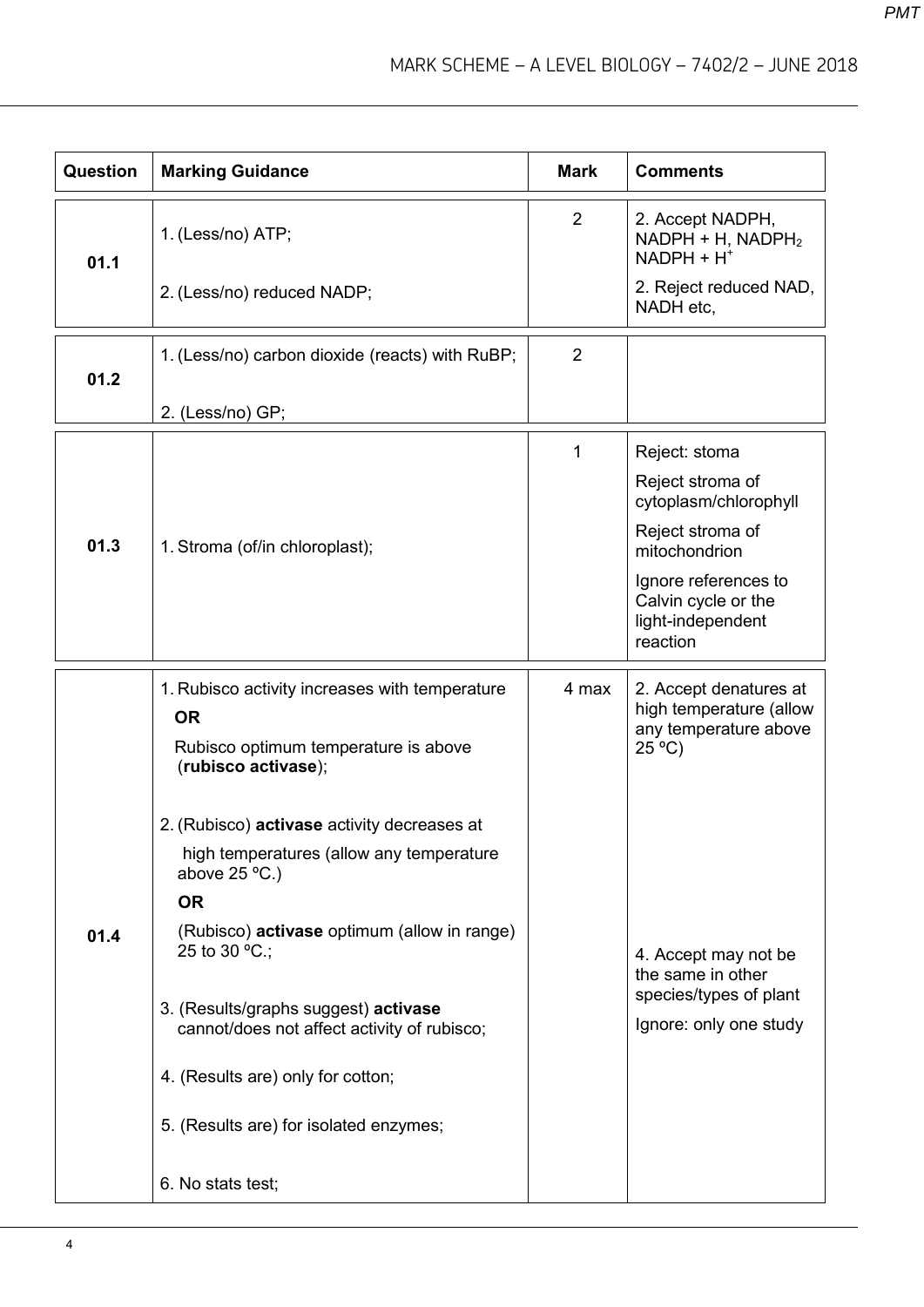| Question | <b>Marking Guidance</b>                                                                                                                                                                                                                                                                       | <b>Mark</b>    | <b>Comments</b>                                                                                                                                                                                                                                                                                                                                                            |
|----------|-----------------------------------------------------------------------------------------------------------------------------------------------------------------------------------------------------------------------------------------------------------------------------------------------|----------------|----------------------------------------------------------------------------------------------------------------------------------------------------------------------------------------------------------------------------------------------------------------------------------------------------------------------------------------------------------------------------|
| 02.1     | Box 2.<br>An inversion will result in a change in the number<br>of DNA bases.                                                                                                                                                                                                                 | 1              | Reject if more than one<br>box with tick. Ignore<br>crossed-out ticks                                                                                                                                                                                                                                                                                                      |
| 02.2     | 1. (Increased) methylation (of tumour suppressor<br>genes);<br>2. Mutation (in tumour suppressor genes);<br>3. Tumour suppressor genes are not<br>transcribed/expressed<br><b>OR</b><br>Amino acid sequence/primary structure altered;<br>4. (Results in) rapid/uncontrollable cell division; | 3 max          | 1. Accept abnormal<br>methylation or<br>hypermethylation<br>1. Ignore decreased<br>acetylation of histones<br>3. Accept mRNA for<br>transcription/transcribed<br>3. Accept tertiary<br>structure altered<br>3 Accept different<br>amino acid<br>3. Ignore reference to<br>protein not being<br>formed<br>4. Accept cell division<br>cannot be regulated<br>4 Ignore growth |
|          |                                                                                                                                                                                                                                                                                               |                |                                                                                                                                                                                                                                                                                                                                                                            |
| 02.3     | 1. Correct answer of 1.9/1.93 x $10^{25}$ = 2 marks;;<br>2. Incorrect answer but shows $84 = 1$ mark<br><b>OR</b><br>$28 \times 3 = 1$ mark<br><b>OR</b><br>Incorrect answer but shows 672 divided by $8 =$<br>1 mark;                                                                        | $\overline{2}$ | 1. Accept 2 x $10^{25} = 2$<br>marks<br>1. Ignore any numbers<br>after 1.93                                                                                                                                                                                                                                                                                                |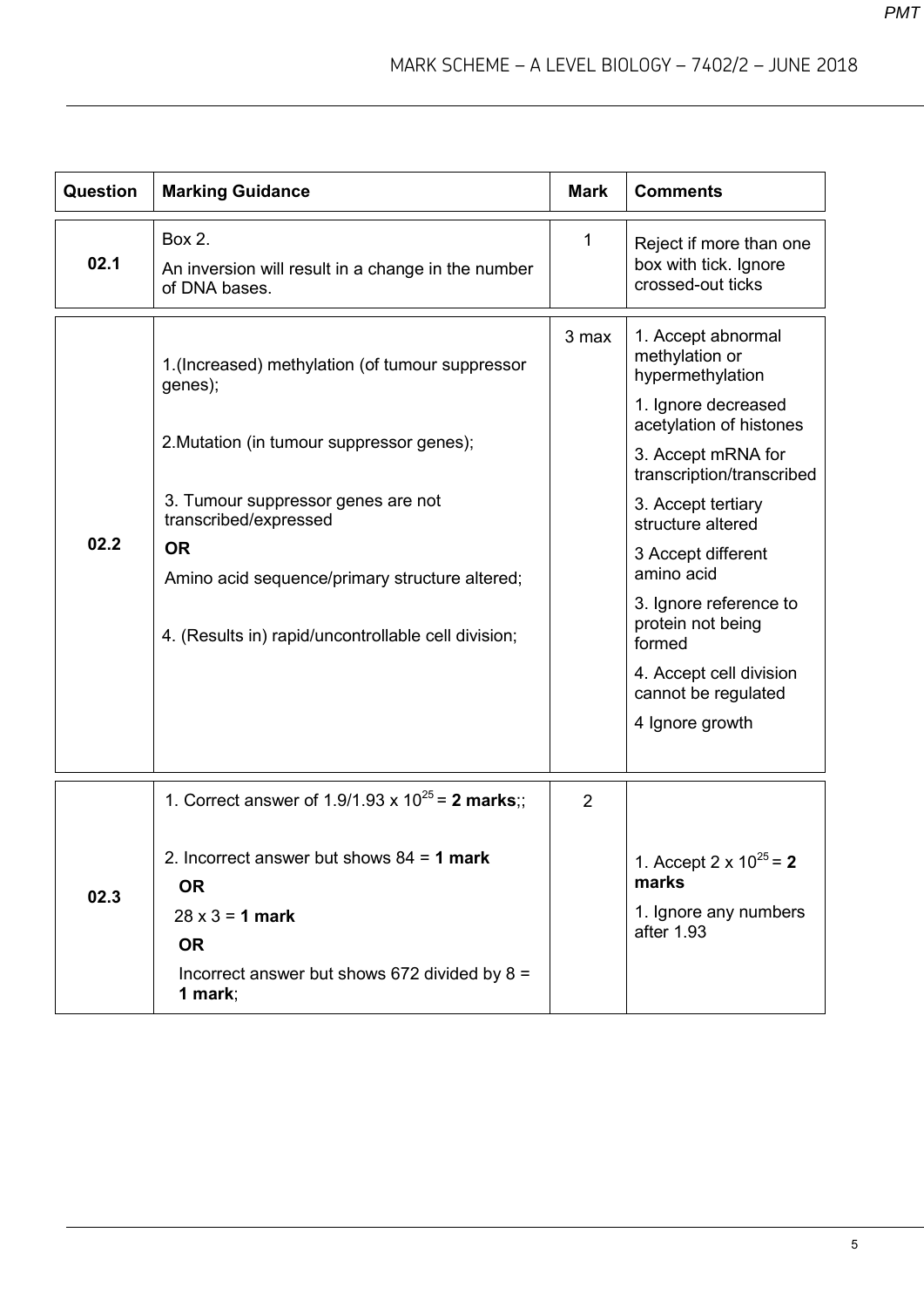| Question | <b>Marking Guidance</b>                                                                                                                               | <b>Mark</b>    | <b>Comments</b>                                                        |
|----------|-------------------------------------------------------------------------------------------------------------------------------------------------------|----------------|------------------------------------------------------------------------|
| 03.1     | 1. (So the) oxygen is used/absorbed/respired;                                                                                                         | 1              |                                                                        |
| 03.2     | 1. Anaerobic respiration produces carbon dioxide;                                                                                                     | 2              | 2. Reference to either<br>volume or pressure<br>required for the mark  |
|          | 2. Increase in pressure/volume (of gas);                                                                                                              |                |                                                                        |
|          | 1. Correct answer in range of                                                                                                                         | $\overline{2}$ | 1. Accept any                                                          |
|          | $4.9 \times 10^{-4}$ to $4.91 \times 10^{-4}$ = 2 marks;;                                                                                             |                | equivalent<br>mathematical                                             |
|          | 2. Incorrect answer buts shows division by $24 = 1$<br>mark                                                                                           |                | representation of this<br>answer                                       |
| 03.3     | <b>OR</b>                                                                                                                                             |                |                                                                        |
|          | Incorrect answer but shows a number from 1175 to<br>1178 (ignore position of decimal point, standard<br>form and any numbers that follow) = $1$ mark; |                |                                                                        |
|          | <b>OR</b>                                                                                                                                             |                |                                                                        |
|          | Incorrect answer but show the number 49 (ignore<br>position of decimal point, standard form and any<br>numbers after $49$ ) = 1 mark;                 |                |                                                                        |
|          |                                                                                                                                                       | 1              | 1. Accept reference to<br>exponential (increase)                       |
| 03.4     | Large range/difference/increase in numbers;                                                                                                           |                | 1. Ignore if the answer<br>only refers to numbers<br>being high        |
|          |                                                                                                                                                       |                | I. Ignore to 'fit on the<br>scale'                                     |
|          |                                                                                                                                                       | 1              | Accept decrease/no<br>oxygen as Figure 4 is<br>not linked to Figure 3. |
|          | 1. Decrease/no glucose/substrate                                                                                                                      |                | Accept competition for<br>glucose/oxygen.                              |
|          |                                                                                                                                                       |                | Accept any named<br>sugar                                              |
| 03.5     | <b>OR</b><br>Increase in ethanol/carbon dioxide/acidity;                                                                                              |                | Accept decrease in<br>pH                                               |
|          |                                                                                                                                                       |                | Accept increase in<br>toxins                                           |
|          |                                                                                                                                                       |                | 1. Ignore<br>food/nutrients                                            |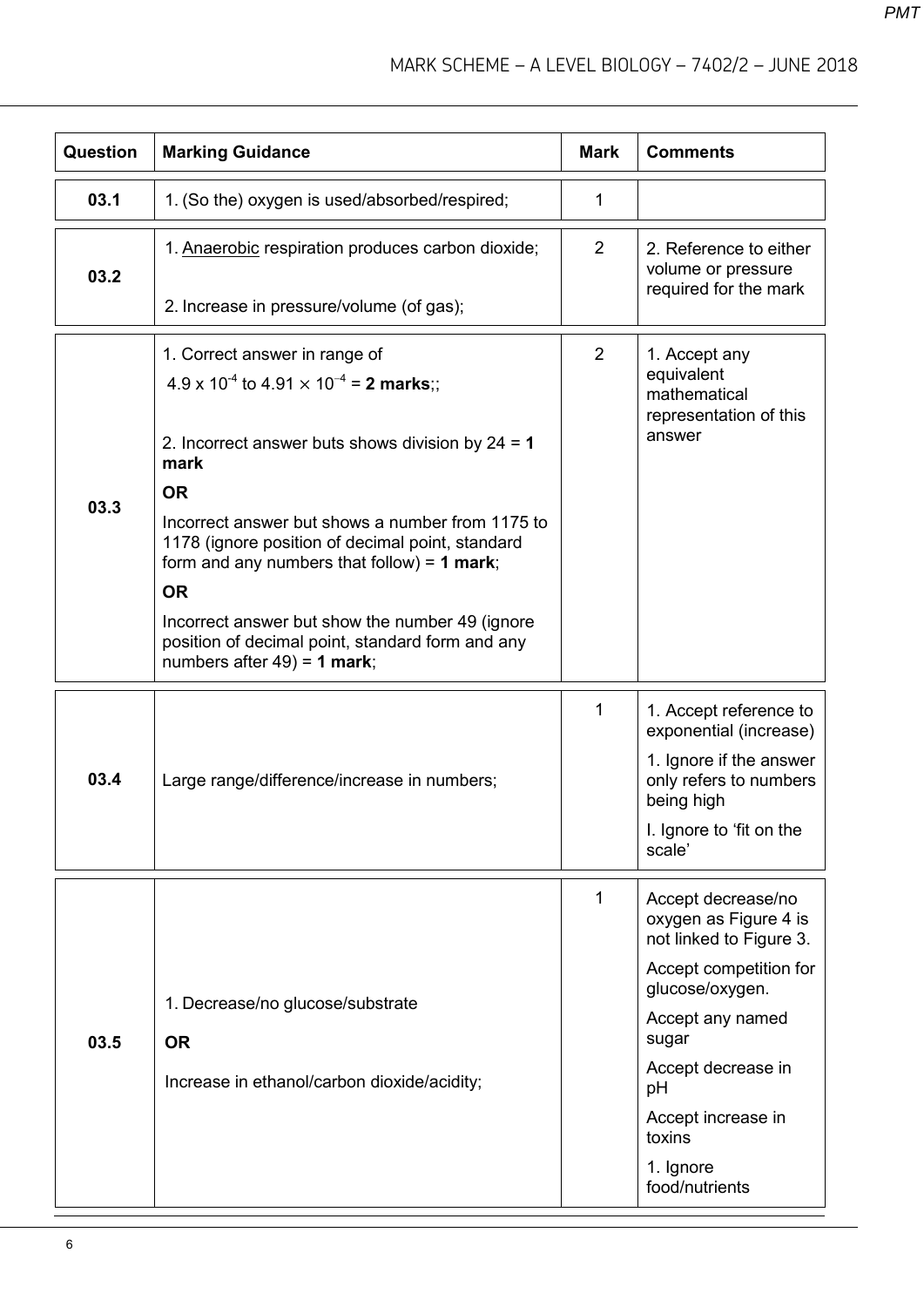| 03.6 | 1. Correct answer of 298000 or 297766 or<br>297765.59 or 296826 = 2 marks;;<br>2. Incorrect answer but working shows $2000 \times 2.72$<br>$= 1$ mark;<br><b>OR</b> | $\overline{2}$ | 1. Accept: any<br>equivalent answer<br>with appropriate<br>rounding<br>e.g. $2.98 \times 10^5$ ,<br>$29.78 \times 10^4$ etc. |
|------|---------------------------------------------------------------------------------------------------------------------------------------------------------------------|----------------|------------------------------------------------------------------------------------------------------------------------------|
|      | Incorrect answer but working shows $2.72^{0.5 \times 10}$ /<br>2 72 <sup>5</sup> / $e^{0.5 \times 10}$ / = 1 mark                                                   |                |                                                                                                                              |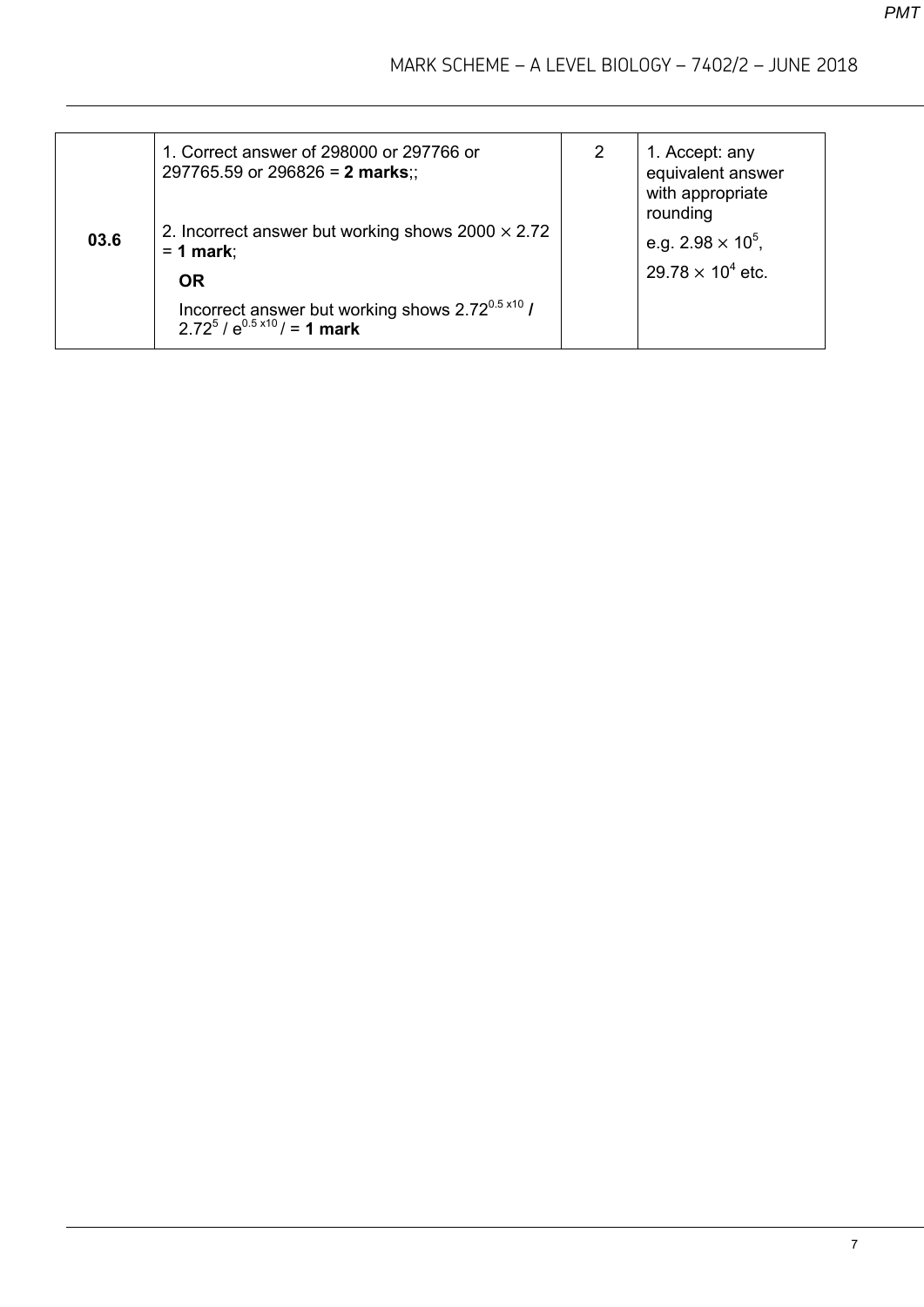| <b>Question</b> | <b>Marking Guidance</b>                                                                                                                                                                                                                                                             | <b>Mark</b>    | <b>Comments</b>                                                                                                    |
|-----------------|-------------------------------------------------------------------------------------------------------------------------------------------------------------------------------------------------------------------------------------------------------------------------------------|----------------|--------------------------------------------------------------------------------------------------------------------|
| 04.1            | 1. Method of randomly determining position (of<br>quadrats) e.g. random numbers table/generator;<br>2. Large number/sample of quadrats;                                                                                                                                             | 3              | 1. Ignore line/belt<br>transect<br>2. Accept<br>many/multiple<br>2. Ignore point<br>quadrat                        |
|                 | 3. Divide total percentage by number of<br>quadrats/samples/readings;                                                                                                                                                                                                               |                | 2. If a specified<br>number is given, it<br>must be 20 or more                                                     |
| 04.2            | 1. Beach grass is the pioneer (species);<br>2. Pioneers/named species change the (abiotic)<br>environment/habitat/conditions/factors;<br>3. (So) less hostile for named species<br><b>OR</b><br>(So) more suitable for named species;<br>4. Conifer/hardwood trees represent climax | 4              | 2. Must convey idea<br>of change being<br>caused by a species<br>2. Accept example of<br>change e.g. more<br>humus |
| 04.3            | community;<br>1. Trees block/reduce (sun)light;                                                                                                                                                                                                                                     | 1              | Reject 'blocks' all of<br>the light                                                                                |
| 04.4            | 1.(NPP) remains constant;<br>2. GPP/photosynthesis and respiration constant;<br><b>OR</b><br>3. (NPP) low/decreases;                                                                                                                                                                | $\overline{2}$ | Mark in paired<br>statements<br>1 and 2 or 3 and 4<br>2. Accept<br>GPP/photosynthesis<br>equals respiration        |
|                 | 4. Less light so less photosynthesis/GPP;                                                                                                                                                                                                                                           |                | 4. Reject no<br>photosynthesis                                                                                     |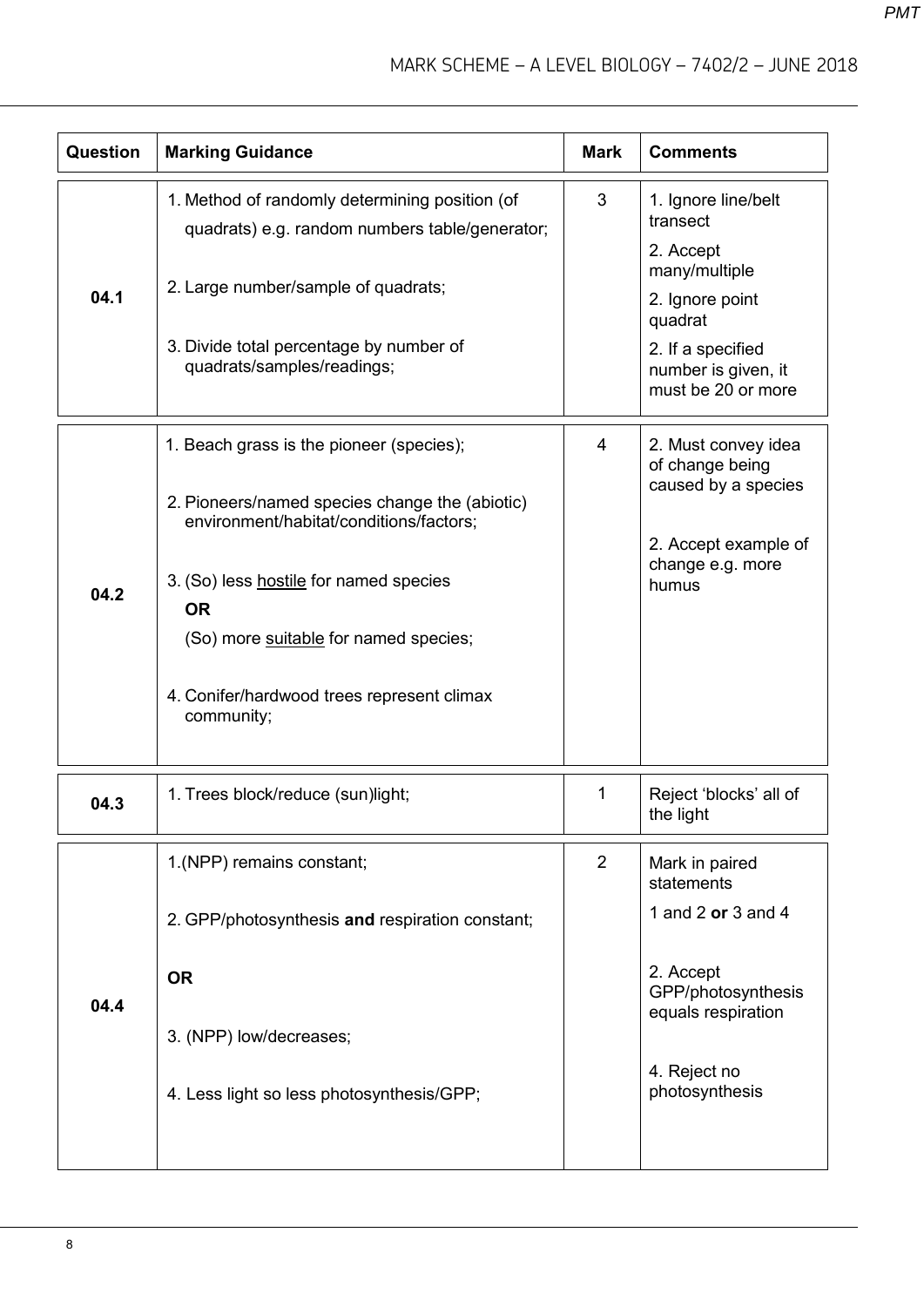| <b>Question</b> | <b>Marking Guidance</b>                                                              | <b>Mark</b>    | <b>Comments</b>                                                                                            |
|-----------------|--------------------------------------------------------------------------------------|----------------|------------------------------------------------------------------------------------------------------------|
| 05.1            | 1. Affects water potential (of blood/body);                                          | $\overline{2}$ | 1. Accept $\Psi$ for water<br>potential                                                                    |
|                 | 2. Affects volume of urine (produced/removed);                                       |                |                                                                                                            |
|                 | 1. Furosemide and CVT more effective than<br>placebo/control/C                       | $\overline{2}$ | 1. Accept both<br>(drugs)/A and B more<br>effective than                                                   |
| 05.2            | <b>OR</b><br>Furosemide more effective (than CVT);                                   |                | placebo/control/C                                                                                          |
|                 | 2. Correct reference to a significant<br>increase/difference as SD's do not overlap; |                |                                                                                                            |
| 05.3            | 1. Lower volume of blood;                                                            | 1              |                                                                                                            |
|                 |                                                                                      | 3              | 1. Accept correct<br>reference to water<br>potential gradient                                              |
|                 |                                                                                      |                | 1. Accept maintains<br>low water potential.                                                                |
|                 | 1. Water potential of filtrate/tubule decreased;                                     |                | 1 and 2. Accept<br>nephron for<br>filtrate/tubule.                                                         |
| 05.4            | 2. Less water (reabsorbed) by <b>osmosis</b> (from<br>filtrate/tubule);              |                | 2. Accept no water<br>(reabsorbed) for 'less'                                                              |
|                 | 3. Collecting duct (is where osmosis occurs);                                        |                | 2. Accept (more)<br>water (absorbed) by<br>osmosis (into<br>filtrate/tubule)                               |
|                 |                                                                                      |                | 3. Accept proximal<br>convoluted tubule or<br>distal convoluted<br>tubule or (descending)<br>loop of Henle |
|                 |                                                                                      |                | 3.Ignore PCT, DCT.                                                                                         |
| 05.5            | 1. Accept answers in the range 33840 to 34680;                                       | 1              |                                                                                                            |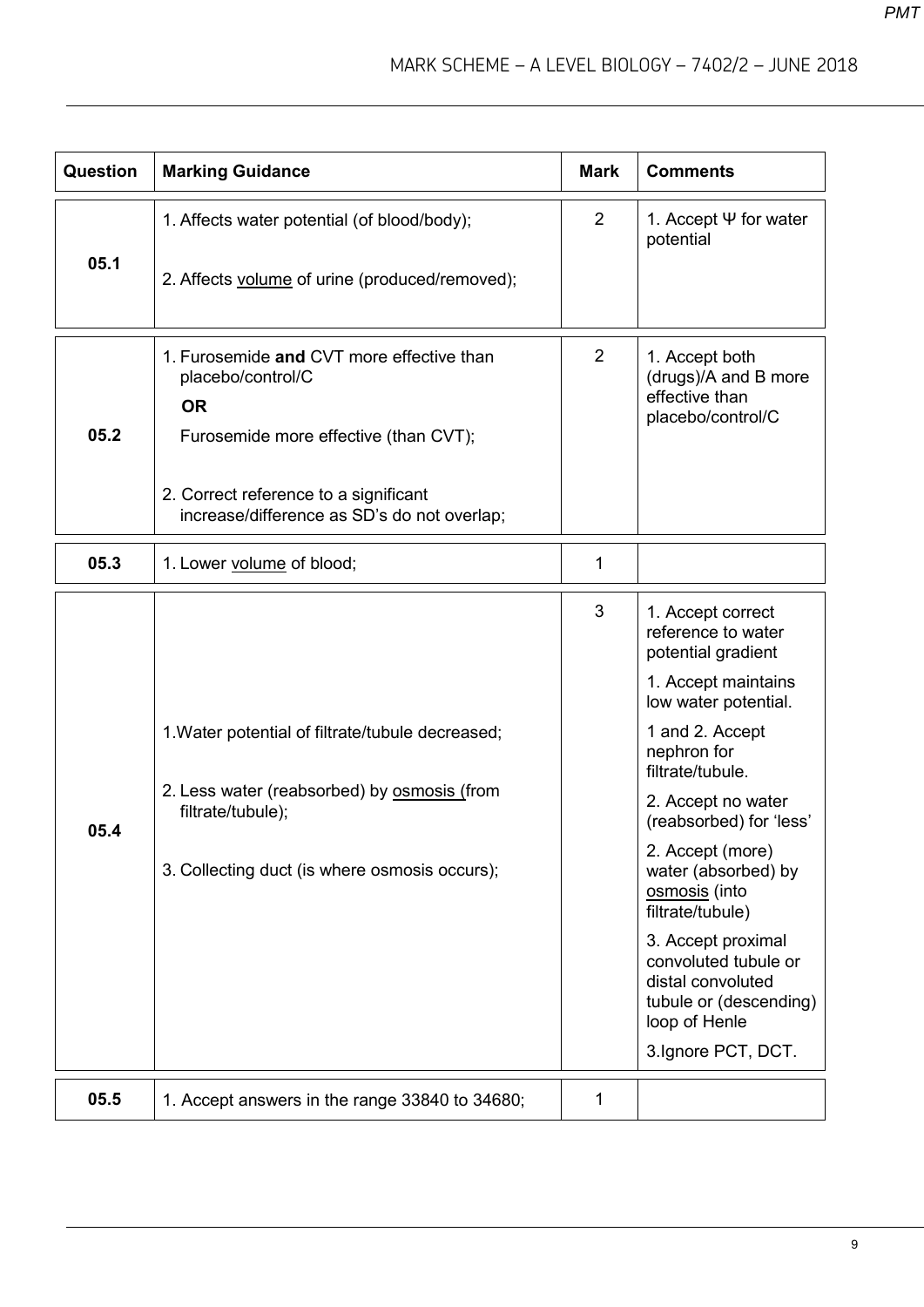| Question | <b>Marking Guidance</b>                                                                               |                       |  | <b>Mark</b>        | <b>Comments</b>                                                                                                              |
|----------|-------------------------------------------------------------------------------------------------------|-----------------------|--|--------------------|------------------------------------------------------------------------------------------------------------------------------|
|          | 1. Small sample size;                                                                                 |                       |  | 2 max              | 2. Ignore breeding is<br>random                                                                                              |
|          | 2. Fusion/fertilisation of gametes is random;                                                         |                       |  |                    | 3. Accept crossing<br>over / sex linkage                                                                                     |
| 06.1     | 3. Linked Genes;                                                                                      |                       |  |                    |                                                                                                                              |
|          | 4. Epistasis;                                                                                         |                       |  |                    |                                                                                                                              |
|          | 5. Lethal genotypes;                                                                                  |                       |  |                    |                                                                                                                              |
| 06.2     | $1.$ ttmm;                                                                                            |                       |  | 1                  | Accept mmtt or any<br>order of these alleles<br>e.g. mtmt, tmtm etc                                                          |
|          | 1. Genes are linked;                                                                                  |                       |  | 3                  | 1. Accept 'Alleles are                                                                                                       |
| 06.3     | 2. Produces few(er) tall, mottled and dwarf, normal<br>offspring;<br>3. Crossing over (has occurred); |                       |  |                    | linked' but reject if<br>context suggests<br>alleles of the 'same<br>gene'<br>2. Accept produces<br>few Tm and tM<br>gametes |
|          |                                                                                                       |                       |  |                    | 2. Accept 'fewer<br>recombinants'                                                                                            |
|          | One mark for each correct column;;                                                                    |                       |  | $\overline{2}$     | Note: Accept correct<br>phenotypes in any<br>order for one mark<br>and correct ratio in                                      |
|          | Phenotype of<br>offspring                                                                             | Ratio of<br>offspring |  |                    | any order e.g. 3:9:3:1<br>for one mark                                                                                       |
|          | Tall (plant and) normal                                                                               | 9                     |  |                    | However, phenotypes<br>and ratio must match                                                                                  |
| 06.4     | (leaves)<br>Tall (plant and) mottled                                                                  | 3                     |  |                    | for two marks                                                                                                                |
|          | (leaves)<br>Dwarf (plant and)<br>normal (leaves)                                                      | 3                     |  | dwarf<br>2. Accept | Accept alternative<br>wording e.g. short for                                                                                 |
|          | Dwarf (plant and)<br>mottled (leaves)                                                                 | 1                     |  |                    |                                                                                                                              |
|          |                                                                                                       |                       |  |                    | $^{9}/_{16}$ $^{3}/_{16}$ $^{3}/_{16}$ $^{1}/_{16}$                                                                          |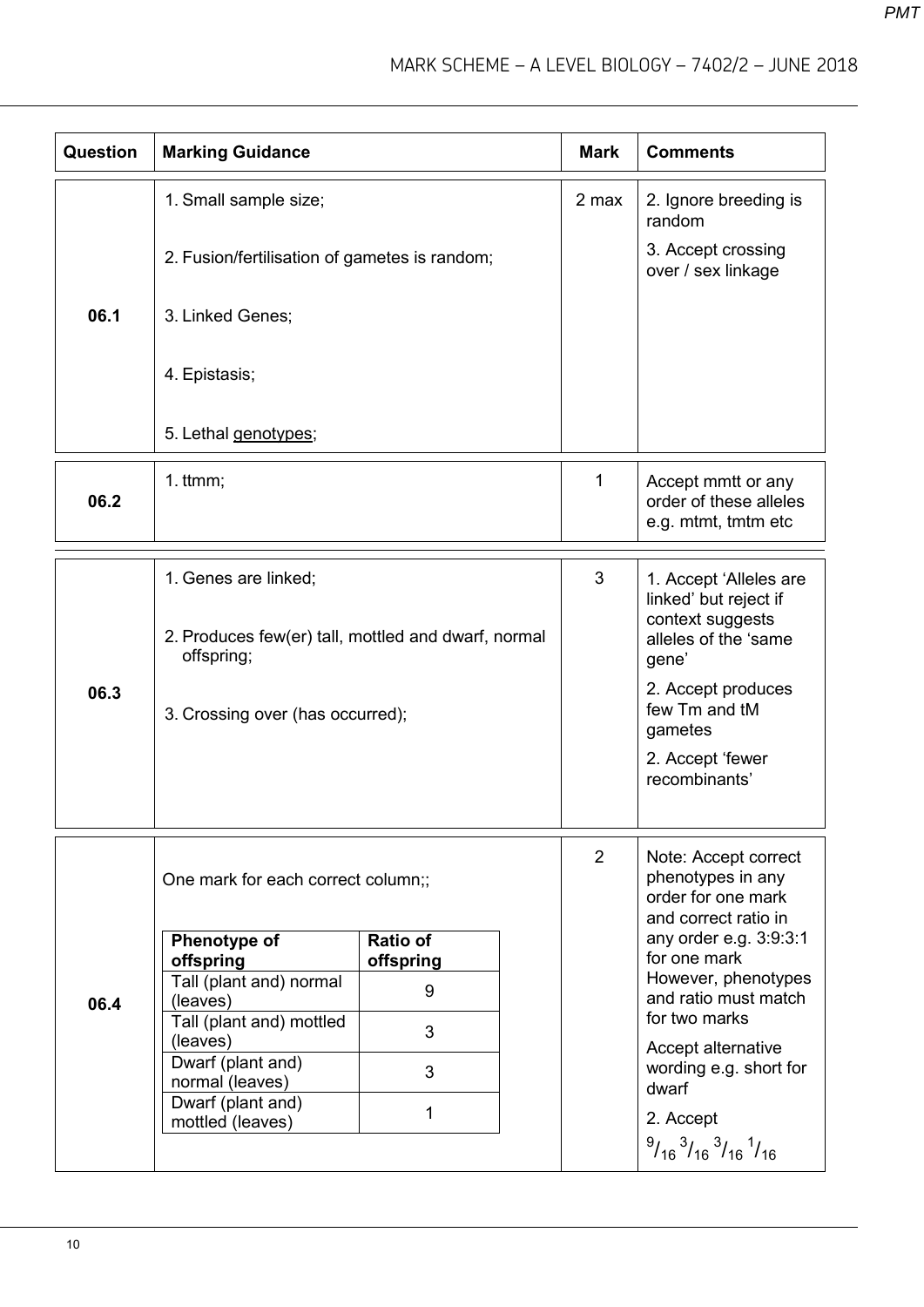| Question | <b>Marking Guidance</b>                                                                                              | <b>Mark</b>    | <b>Comments</b>                                                                           |
|----------|----------------------------------------------------------------------------------------------------------------------|----------------|-------------------------------------------------------------------------------------------|
|          | 1. (Dopamine) diffuses across (synapse);                                                                             | 3              | 2. Ignore name/nature<br>of receptor e.g.<br>cholinergic                                  |
| 07.1     | 2. Attaches to receptors on postsynaptic<br>membrane;                                                                |                | 3. Accept Na <sup>+</sup> for<br>sodium ions                                              |
|          | 3. Stimulates entry of sodium ions and<br>depolarisation/action potential;                                           |                | 3. Accept generator<br>potential for action<br>potential                                  |
|          | 1. Morphine attaches to opioid receptors;                                                                            | $\overline{2}$ | 1. Reject reference to<br>active site                                                     |
| 07.2     | 2. (More) dopamine released (to provide pain<br>relief);                                                             |                | 2. Reject receptors<br>release dopamine                                                   |
|          |                                                                                                                      | 3              | 1. Ignore $K^+$                                                                           |
|          | 1. (Inside of postsynaptic) neurone becomes more<br>negative/hyperpolarisation/inhibitory<br>postsynaptic potential; |                | 1. Accept -75mV or<br>any value below this<br>as equivalent to more<br>negative           |
| 07.3     | 2. More sodium ions required (to reach threshold)<br><b>OR</b>                                                       |                | 1. Accept 'decrease in<br>charge'                                                         |
|          | Not enough sodium ions enter (to reach<br>threshold);                                                                |                | 2. Accept Na <sup>+</sup> for<br>sodium ions                                              |
|          | 3. For depolarisation/action potential;                                                                              |                | 3. Context must covey<br>idea that<br>depolarisation / action<br>potential is less likely |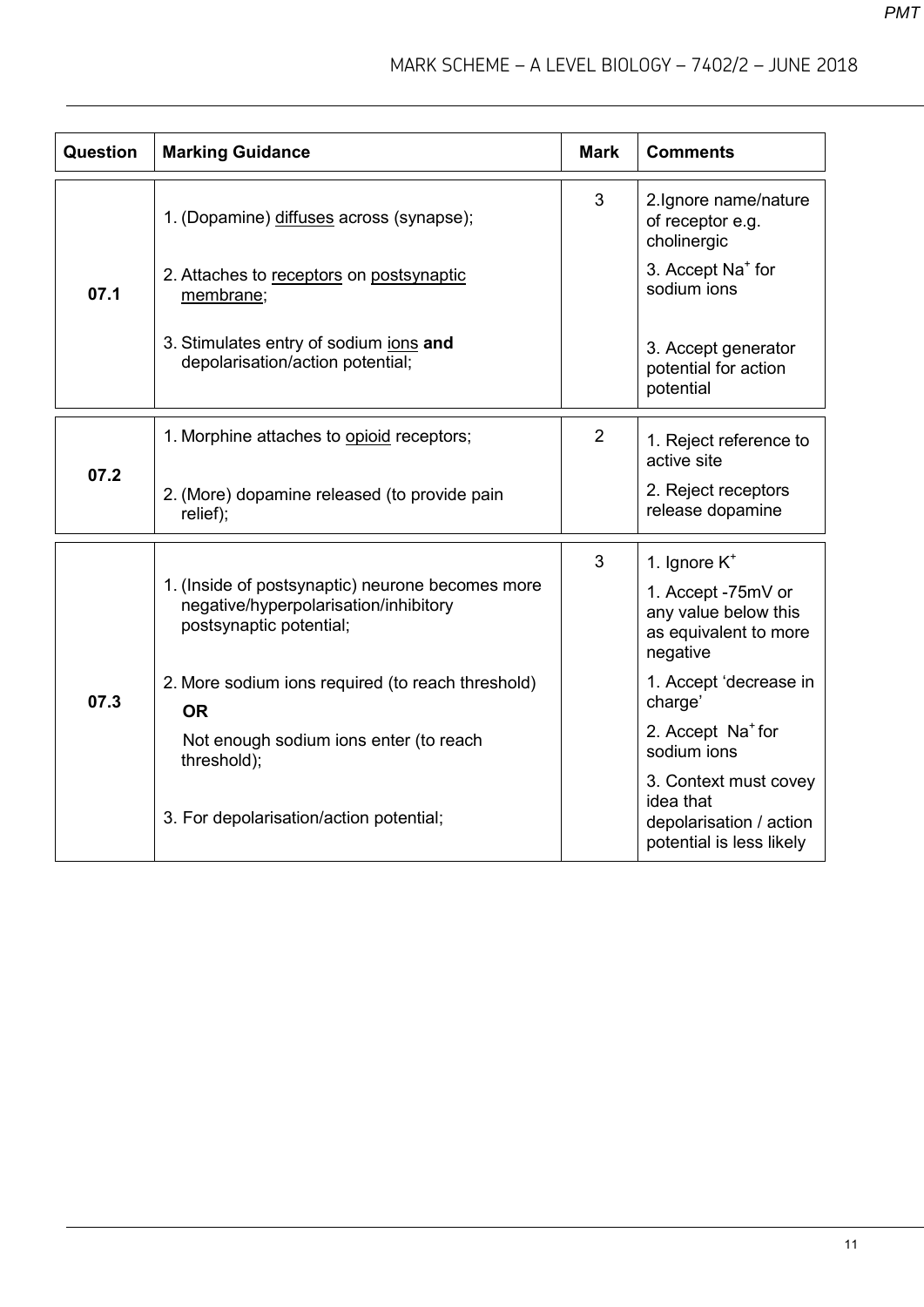| Question | <b>Marking Guidance</b>                                                                                                 | <b>Mark</b>    | <b>Comments</b>                                                                                                                                                                                                       |
|----------|-------------------------------------------------------------------------------------------------------------------------|----------------|-----------------------------------------------------------------------------------------------------------------------------------------------------------------------------------------------------------------------|
| 08.1     | 1. (All) the DNA in a cell/organism;                                                                                    | 1              | Accept<br>'(all) the<br>'genes'/alleles'<br>'genetic material/code'<br>in a cell/organism/<br>person'<br>'the total number of<br>DNA bases in a<br>cell/organism'<br>Reject all the DNA/<br>genes within a<br>species |
| 08.2     | 1. (Transcriptional factor/antibody) has a<br>specific/tertiary structure/shape;<br>2. Complementary (shape/structure); | $\overline{2}$ | 1. Accept (antibody)<br>has a specific variable<br>region<br>1. Accept<br>(transcription<br>factor/antibody) has a<br>specific binding site<br>1 and 2. Reject active<br>site but only once.                          |
| 08.3     | 1. DNA, transcription factor and antibody;                                                                              | 1              | <b>Accept Nucleotides</b><br>for DNA<br>Ignore 'reference to<br>chemicals'                                                                                                                                            |
| 08.4     | 1. Binds to P34 gene/DNA/mRNA<br><b>OR</b><br>Binds to transcription factor gene/DNA<br><b>OR</b><br>Binds to promoter; | 1              | Reject binds to<br>transcription factor                                                                                                                                                                               |
| 08.5     | 1. Restriction (endonuclease/enzyme) to cut<br>plasmid/vector;<br>2. Ligase joins gene/DNA to plasmid/vector;           | $\overline{2}$ |                                                                                                                                                                                                                       |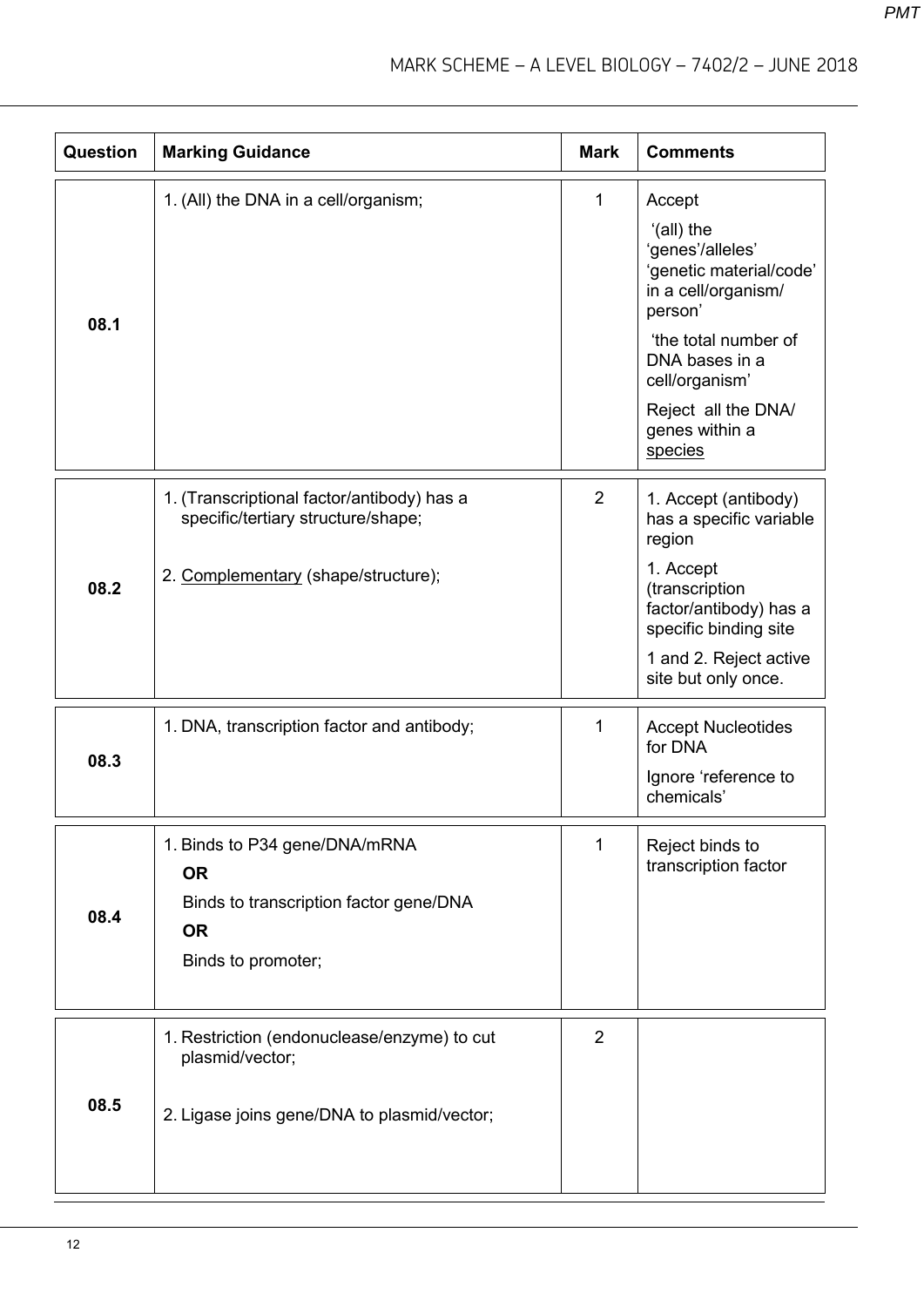|      | 1. Mass/number of amino acids/polypeptides; | 2 max | 1. Accept weight for<br>mass                                                                                                                                                       |
|------|---------------------------------------------|-------|------------------------------------------------------------------------------------------------------------------------------------------------------------------------------------|
| 08.6 | 2. Charge;<br>3. R groups (differ);         |       | 1. Ignore density/size<br>1. Accept length of<br>polypeptide/amino<br>acid chain<br>1. Accept primary<br>structure /sequence of<br>amino acids.<br>1. Accept tertiary<br>structure |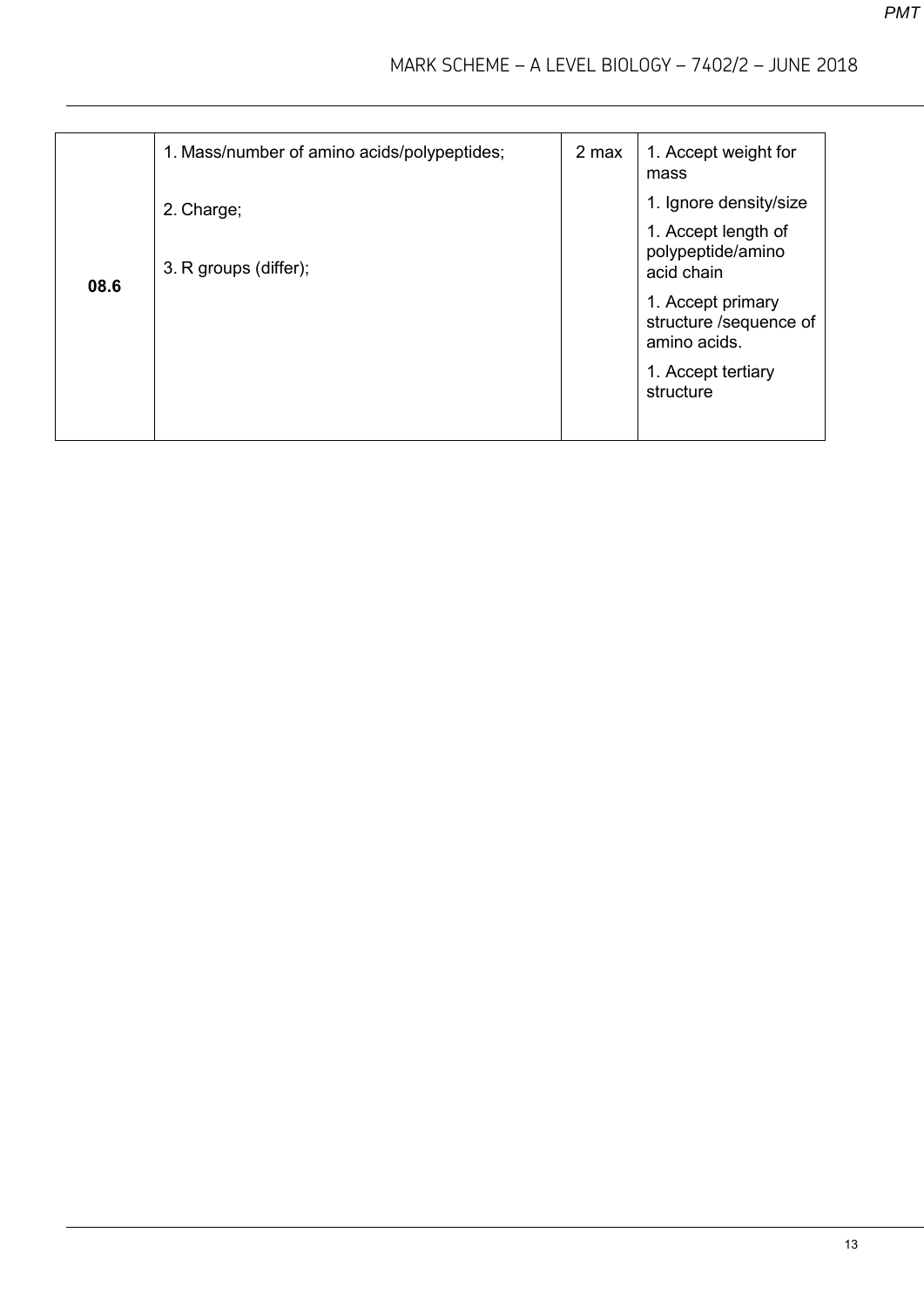| Question | <b>Marking Guidance</b>                                                                                                                    | <b>Mark</b>    | <b>Comments</b>                                                                                                                                           |
|----------|--------------------------------------------------------------------------------------------------------------------------------------------|----------------|-----------------------------------------------------------------------------------------------------------------------------------------------------------|
|          | 1. LP due to mutation<br><b>OR</b>                                                                                                         | 4 max          | 1. Reject mutation<br>caused by drinking<br>milk.                                                                                                         |
|          | Allele due to mutation;<br>2. Milk provides named nutrient;                                                                                |                | 2. Accept any correct<br>named nutrient e.g.<br>glucose, galactose,<br>protein                                                                            |
|          | 3. Individuals with LP more likely to survive and<br>reproduce                                                                             |                | 2. Ignore 'sugar'<br>'lactose' as named<br>nutrient                                                                                                       |
| 09.1     | <b>OR</b><br>Individuals with advantageous allele more likely                                                                              |                | 1. and 3. Reject (LP)<br>gene                                                                                                                             |
|          | to survive and reproduce;<br>4. Directional selection;                                                                                     |                | 3. Accept 'individuals<br>who produce lactase'<br>for 'LP individuals'                                                                                    |
|          | 5. Frequency of allele increases (in the                                                                                                   |                | 3. Accept 'pass on<br>allele/LP/characteristic'<br>for reproduce.                                                                                         |
|          | offspring/next generation);                                                                                                                |                | 5. Accept description<br>of increasing<br>frequency of allele e.g.<br>'higher proportion',<br>'more common' but<br>ignore increase in<br>number of allele |
|          | 1. Dominant allele;                                                                                                                        | $\overline{2}$ |                                                                                                                                                           |
| 09.2     | 2. (Always) expressed/shown (when present in<br>phenotype/offspring)<br><b>OR</b><br>Expressed when only one (dominant allele)<br>present; |                |                                                                                                                                                           |
|          | 1. Mutation in promoter (DNA/gene) for<br>transcription factor<br><b>OR</b>                                                                | $\overline{2}$ | 1. Accept mutation in<br>an epistatic gene                                                                                                                |
| 09.3     | Mutation in promoter (region/DNA) for the gene<br><b>OR</b>                                                                                |                |                                                                                                                                                           |
|          | Mutation in gene for transcription factor;<br>2. Lactase gene continues to be transcribed/active;                                          |                |                                                                                                                                                           |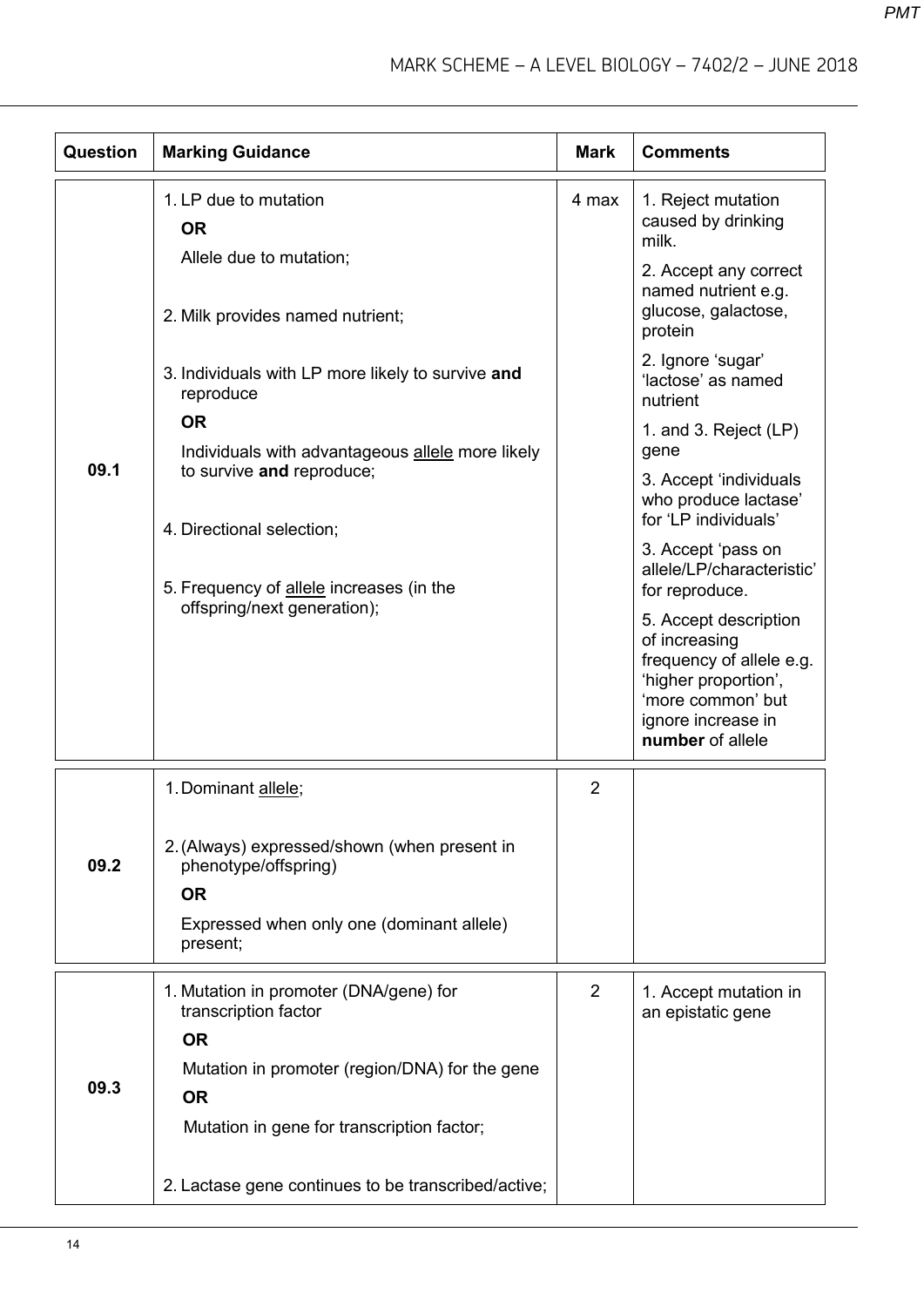| <b>Question</b> | <b>Marking Guidance</b>                                                                          | <b>Mark</b>    | <b>Comments</b>                                                                                            |
|-----------------|--------------------------------------------------------------------------------------------------|----------------|------------------------------------------------------------------------------------------------------------|
|                 | 1. No (functional) cones<br><b>OR</b>                                                            | 3              | 2. Accept correct<br>reference to retinal<br>convergence                                                   |
|                 | Only rods;                                                                                       |                | 2. Accept<br>'bipolar/nerve cell' for<br>neurone                                                           |
| 10.1            | 2. Cones are connected to a single neurone<br><b>OR</b>                                          |                | 2. Accept 'many' 2 or<br>more for 'several'                                                                |
|                 | Several rods connected to a single neurone;                                                      |                | 3. Accept 'optic nerve'<br>for brain                                                                       |
|                 | 3. (Cones) Separate (sets of) impulses to brain<br><b>OR</b>                                     |                | 3. Reject 'signals',<br>'messages' for<br>'impulses'                                                       |
|                 | (Rods) Single (set of) impulse/s to brain;                                                       |                | 3. Accept 'action<br>potential'                                                                            |
|                 | 1. Correct answer in range $42 - 44\% = 2$ marks;;                                               | $\overline{2}$ | 2. Accept $1 - (p^2 + q^2)$                                                                                |
| 10.2            | 2. Incorrect answer but shows that understanding<br>that $2pq$ = heterozygous/carriers = 1 mark; |                | 2. Accept<br>understanding of 2pq<br>by using calculation<br>involving $2 \times$ two<br>different numbers |
|                 | 1. (Gene/allele) is on the X chromosome;                                                         | $\overline{2}$ | 2. Reference to allele<br>is essential but only<br>required once                                           |
| 10.3            | 2. Females require two alleles/females can be<br>heterozygous/carriers and males require one     |                | 2. Reference to<br>females and males<br>required                                                           |
|                 | allele;                                                                                          |                | 2. Reject dominant<br>allele                                                                               |
|                 | 1. Green sensitive pigment/cones non-functional                                                  | 3              | 1, 2 and 3. Reject<br>reference to 'green                                                                  |
|                 | <b>OR</b>                                                                                        |                | cones'/ 'blue cones /<br>'red cones' but once<br>only                                                      |
| 10.4            | Cones that detect green light non-functional;                                                    |                | 1, 2 and 3. Reject                                                                                         |
|                 | 2. Three different types of pigment/cone;                                                        |                | reference to 'green<br>pigment'/ 'blue<br>pigment/ 'red pigment'                                           |